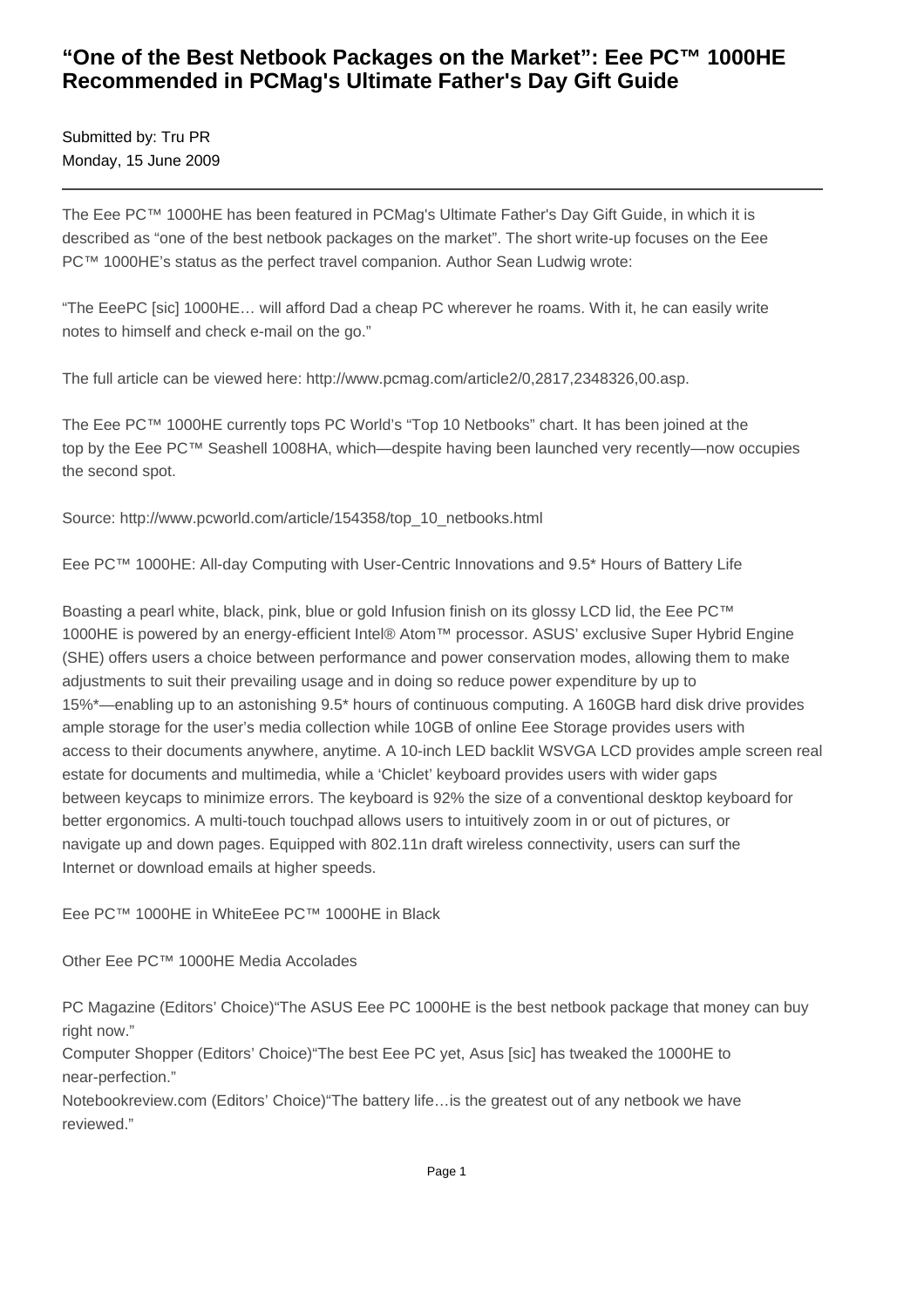Laptop Magazine - 4 out of 5 stars "This is a very good netbook for an attractive price." PC World "A smart netbook that not only gets the design right -- and it's priced to move."

Eee PC™ Seashell 1008HA: Go Anywhere in Style

ASUS has taken one of nature's most beautiful designs—the seashell—and combined it with the best of today's innovations to provide users with the most stylishly functional Eee PC™ yet. Weighing just 1.1kg, the Eee PC™ Seashell 1008HA is a highly portable companion that users can carry about, allowing them to surf the Internet, watch videos or keep in touch with their friends and family—even while at the beach. Equipped with a more-than-ample 10-inch display, ergonomically designed keyboard, intelligent energy management system and an intuitive multi-touch touch-pad, the Eee PC™ Seashell 1008HA aims to provide users with the best mobile computing experience, wherever their journeys take them. Currently available in white, it will soon come in five new colors to suit users from all walks of life—Sapphire Blue, Ruby Red, Blue, Pink and Black\*\*.

\* Subject to system configuration and prevailing usage.

\*\* Color availability may vary by country.

Specifications are subject to change without prior notice. Please visit www.asus.com for more information.

## About ASUS

ASUS is a leading company in the new digital era. With a global staff of more than ten thousand and a world-class R&D design team, the company's revenue for 2008 was 8.1 billion U.S. dollars. ASUS ranks among the top 10 IT companies in BusinessWeek's "InfoTech 100", and has been on the listing for 11 consecutive years. ASUS was rated No.1 in quality and service by the Wall Street Journal Asia. With an unparalleled commitment to innovation and quality ASUS won 2568 awards in 2007 – an average of 7 awards for every day of the year.

Over a remarkably short period of time ASUS has become one of the top laptop manufacturers worldwide creating compelling computer experiences that have delighted consumers across the world. ASUS are the Fastest Growing Laptop Brand in Europe and ASUS sales are outstripping manufacturers who traditionally dominated the market.

ASUS notebooks have changed the face of the consumer electronics market place with the introduction of highly original and ground breaking notebooks like the Eee PC™ family and the Lamborghini range. ASUS's design excellence is renowned and it is always informed by the life-style needs of consumers creating laptops that are technologically advanced, sophisticated and refined yet ruggedly robust.

## Notes to Editors:

If you would like a product review please contact the press office or see sample request form on the press assets pages if you wish to be placed on the waiting list.